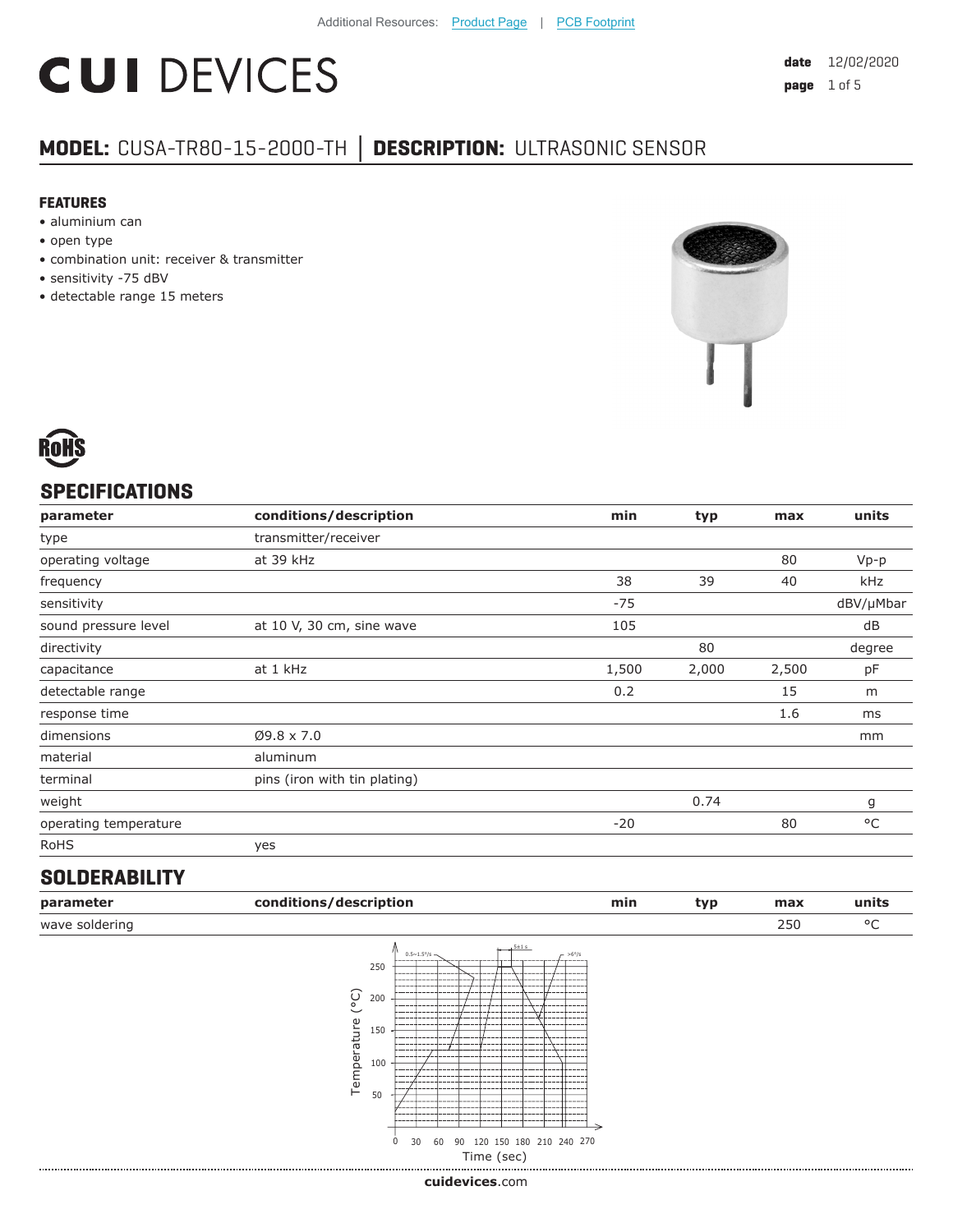#### **MECHANICAL DRAWING**

units: mm



Recommended PCB Layout Top View

......................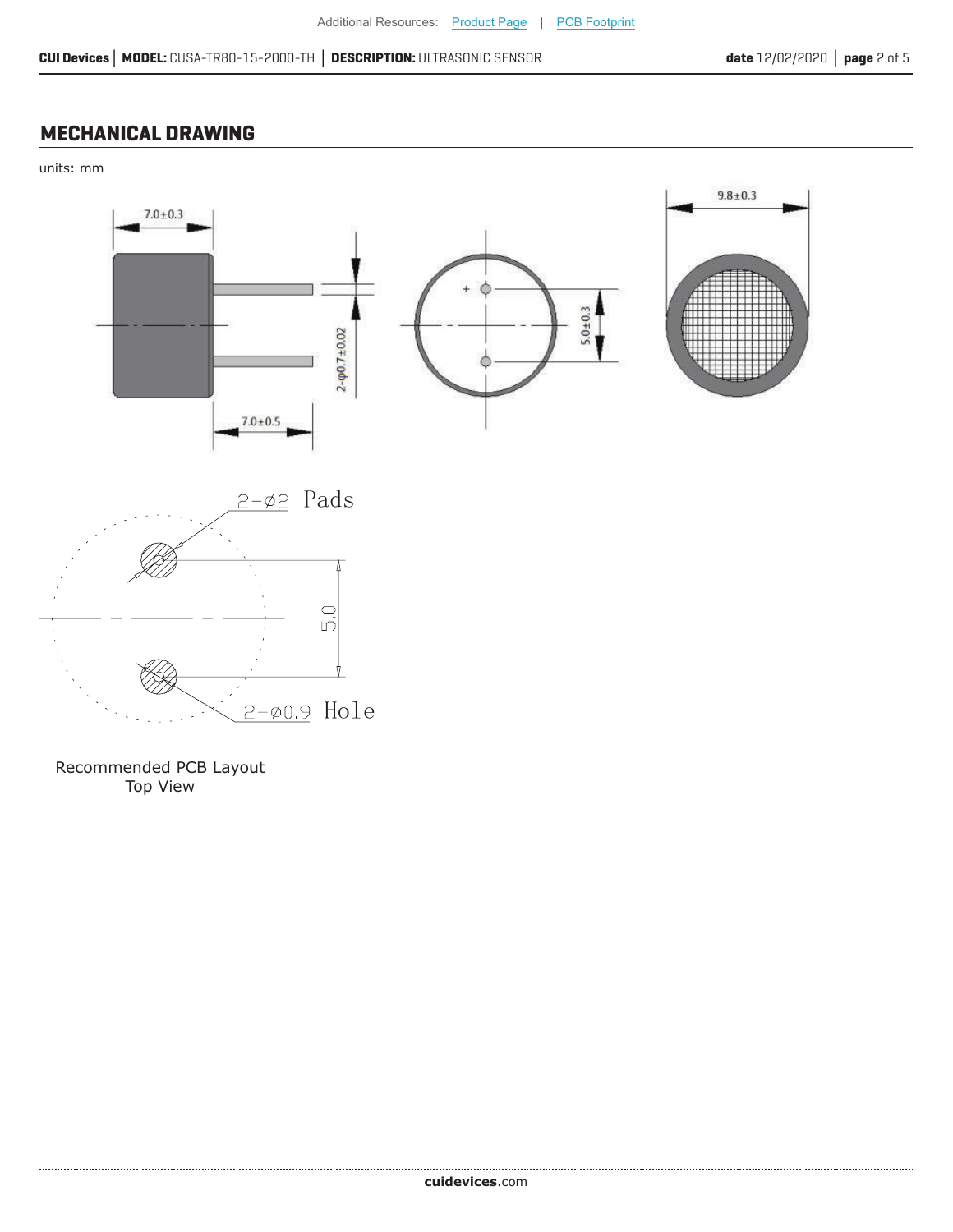#### **BEAM PATTERNS**

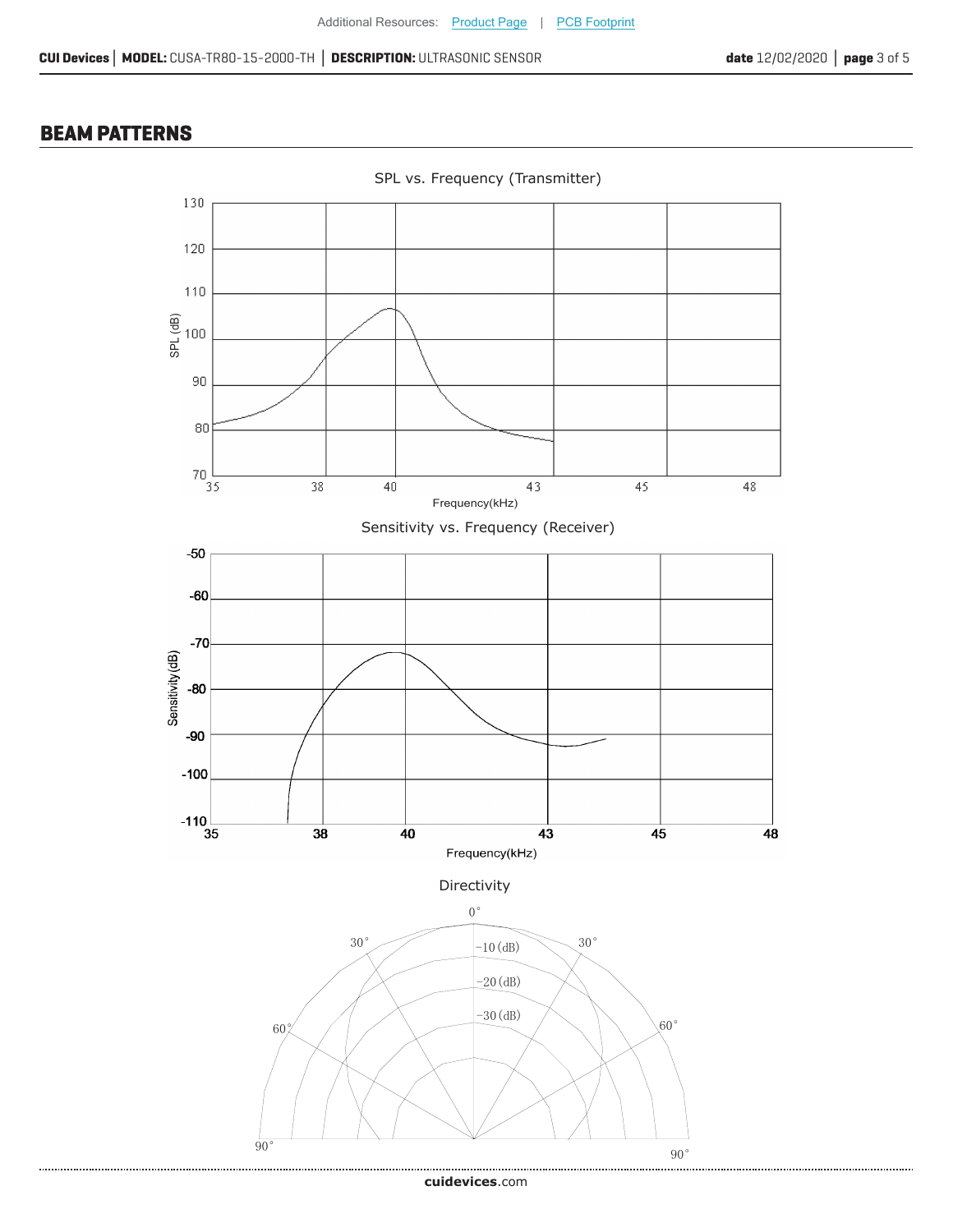#### **PACKAGING**

units: mm

Tray Size: 230 x 135 x 35 mm Tray QTY: 100 pcs per tray Carton Size: 490 x 350 x 270 mm Carton QTY: 4,000 pcs per carton